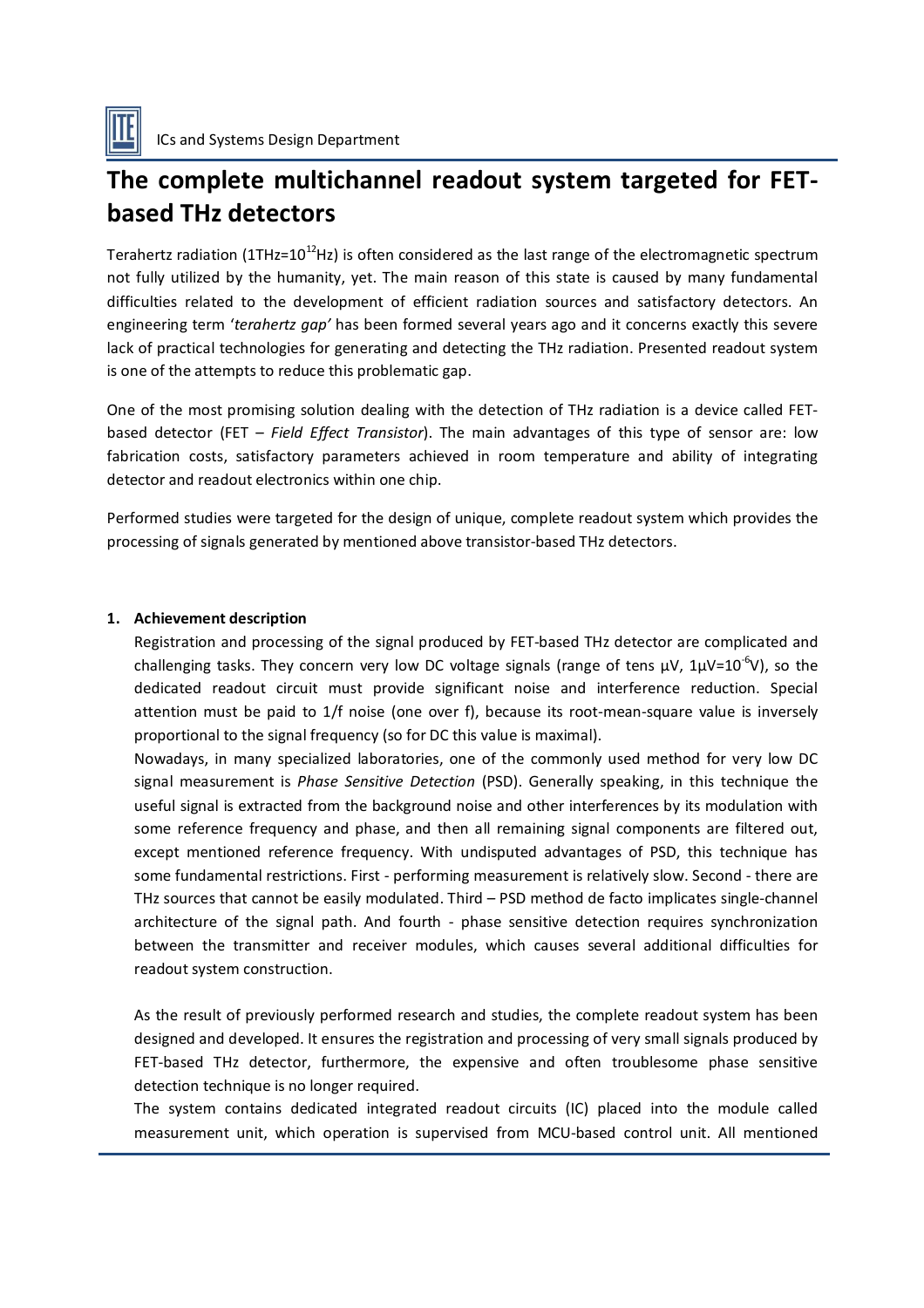

# ICs and Systems Design Department

devices have been fully designed and constructed in ICs & Systems Design Department (Z9). Picture placed below presents all system components - top cover of the measurement unit was removed for better visibility of its internal components.



The most important part of the measurement unit are nine dedicated single-channel readout ICs, assembled using chip-on-board technique and covered within common shield. These circuits have been designed in ICs & Systems Design Department and fabricated in AMS C35 process (350 nm feature size) via *Europractice* MPW service.

The readout system supports 8-element pixel line of FET-based THz detectors, assembled on separate, removable PCB. This allows easy replacement of the detector set, towards different needs of the research to be performed (e.g. different substance to be detected).

The user interface of the control unit is provided by two-lines character LCD and a keypad, allowing to select and modify settings of measurement program, executed on built-in ATMega 32 MCU (Atmel). Data exchange between measurement and control units features full galvanic separation for interference minimization. The control unit can also play a role of the interface between PC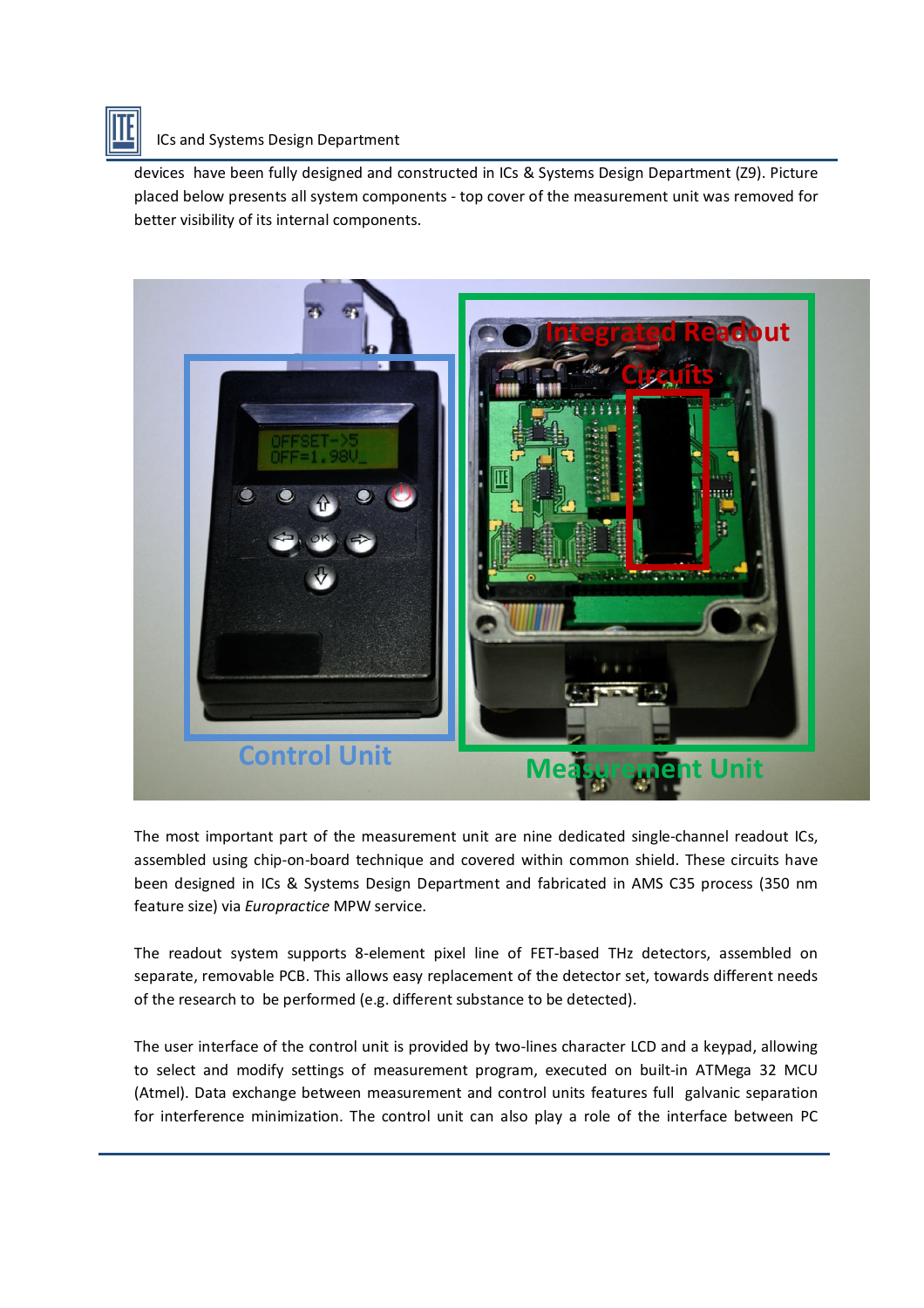# ICs and Systems Design Department

running application developed for use with NI LabVIEW™ and measurement unit. For this kind of operation it is fitted with USB transceiver. One of predefined operation modes can be selected by user: manual pixel selection and automated scanning. Additionally, control unit can generate triggering signal for the oscilloscope, which synchronization while more complicated measurements.

The picture below presents the readout system during measurements performed at Institute of Optoelectronics of Military University of Technology (top cover of measurement unit was removed for better visibility). On the right side an exemplary signal obtained at the system output is shown, with THz beam centered in-between the fourth and fifth pixels.